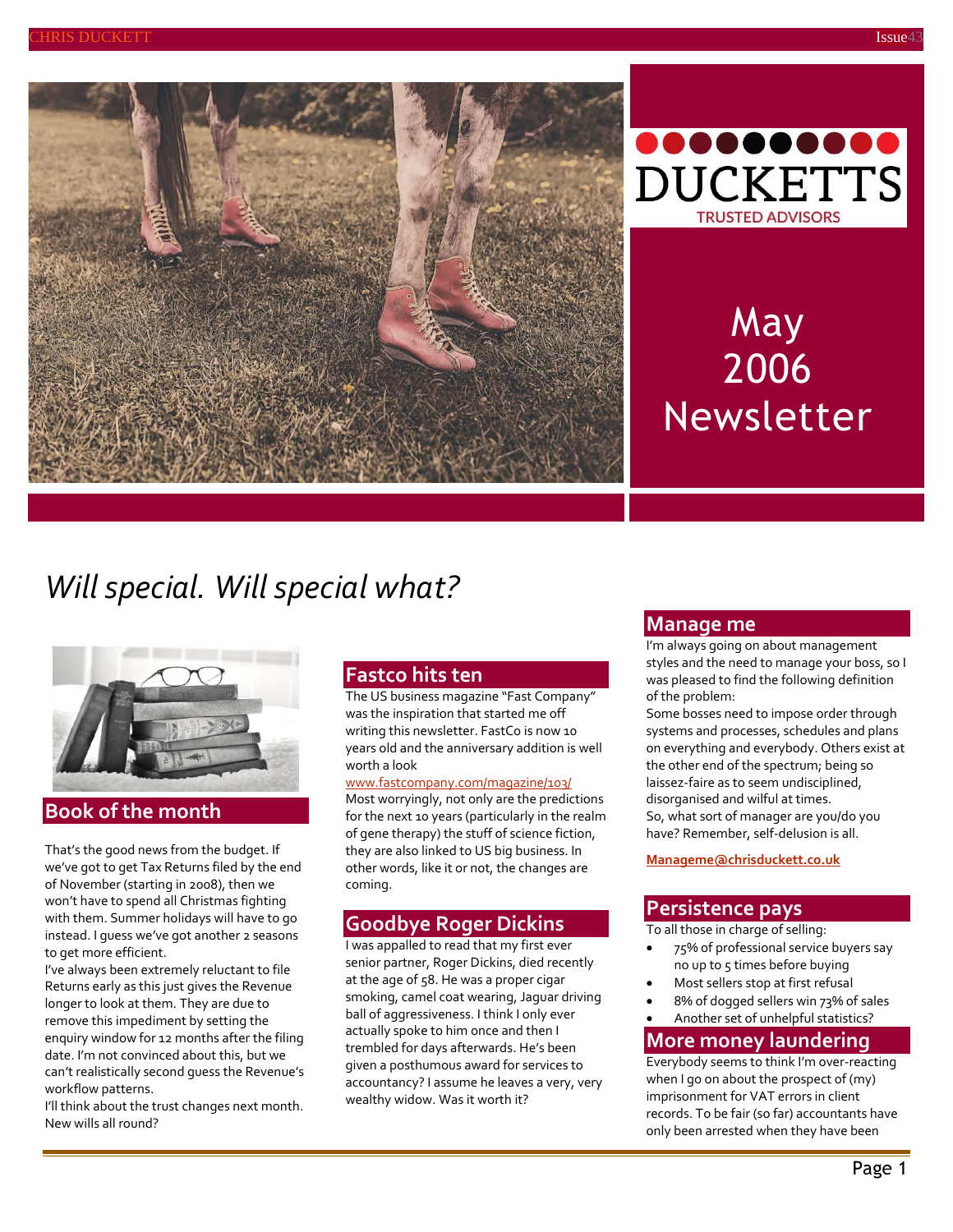involved in fraud. A recent report saw an accountant who fell over a huge VAT fraud being kidnapped by the criminals. However, this was in Glasgow, so he was probably used to this sort of thing.

Closer to home, one of our dentist clients has been locked up for over 2 years for claiming for dentures for dead people. The going rate appears to be one year at Her Majesty's pleasure per £100k stolen.

## **Marketing ideas**

Accountants are deemed to lack imagination where marketing is concerned. The following mailshot ideas are the best that the profession has come up with:

- Feather duster now you can "dust-up" your tax affairs
- Love hearts (sweets) why not start a relationship with us
- Chocolate egg are you looking after your nest egg?

[No live doves, you'll note.]

This is serious stuff

[http://www.insiderbusinessclub.com/insiderb](http://www.insiderbusinessclub.com/insiderbusinessclub/login) [usinessclub/login](http://www.insiderbusinessclub.com/insiderbusinessclub/login)

Allegedly, the way forward is a web seminar ("webinar") => guest speakers, powerpoint presentations, audience feedback, instant surveys and question & answer sessions. Live or as a recording. If it doesn't grab attention, then it doesn't grab business. Amen.

#### **7 deadly sins**

We don't tend to get involved in start-ups, but the list of sins works pretty well for existing businesses that aren't performing as well as their owners would wish:

- Not enough market research (customers get what you want to sell)
- Overspending on advertising (eg full colour pages in trade mags, but nothing else)
- Making yourself indispensable
- Not charging enough (or demonstrating the value of what you sell)
- Not making the best use of technology
- Not setting goals
- Thinking lots about doing something, but never actually doing it

[http://www.timesonline.co.uk/article/0,,2095](http://www.timesonline.co.uk/article/0,,2095-2157634.html) [-2157634.html](http://www.timesonline.co.uk/article/0,,2095-2157634.html)

### **Fee protection insurance**

Every year, I have a debate with various clients about whether or not to take our insurance against the costs of professional fees in defending a tax investigation. As always with insurance, it's a question of your perception of the risks involved: there is no right answer. The problem, at least as I see it, is that the insurance only covers in-depth enquiries, when aspect enquiries are actually more likely (as the Inspector gets more points). We looked at the cost of insuring against aspect enquiries, but the premiums/excesses are too high. The insurance offered by the FSB and the NFU cover lots of other things (like employment disputes), but the investigations are actually handled by selected firms (ie not us). Pay your money; take your choice.

## **Team working and replacements**

I was recently asked why, in all-male teams, the existing team members do very little to help a newcomer. I suspect that there are lots of possible answers to this and it is up to management to change the culture. However, this problem was a big issue in the US Army during the Second World War and largely caused by the way that new recruits were handled. For various reasons, new recruits were taken straight from school, given irrelevant training (marching & saluting) and sent to the front line as individuals, routed through replacement hubs, to join existing units. In other words, recruits were actually dangerous when they arrived in action (particularly to themselves) and it took a week of trial and error before they became useful. Error was usually fatal, and casualties were far higher than they should have been due to lack of initiation/orientation. Most businesses have some form of induction procedure for new people, but it's usually not much more than showing them where the photocopier hides. Given the huge amount spent on recruitment, it's got to be worth reducing your casualty rate.

## **Wills & trusts**

It now takes months to be able to understand the Budget speech (the small print) and the Chancellor seems to have surpassed himself with the changes to the rules on Trusts. As usual, it is also impossible to tell what he actually meant to do and what got caught by accident. My advice on wills doesn't go much further than recommending that you have one (and an EPA). Inheritance Tax (IHT) planning has been getting progressively harder (as house prices have risen) and there is huge uncertainty as to what the rules

actually mean (thereby breaching one of the central requirements of any tax system). However, out of uncertainty comes opportunity and one of our professional associates (Nick Honeyman-Brown) has launched a Will Reading Service to advise whether or not your existing will needs rewriting. Nick comes at the job from a financial services perspective and also worries about Long Term Care issues. Our other favourite is Steve Meredith at Gabbs in Abergavenny who has a tax driven outlook. Above all else, make sure you've got a will and everybody knows where to find it. And check your adviser's PI cover.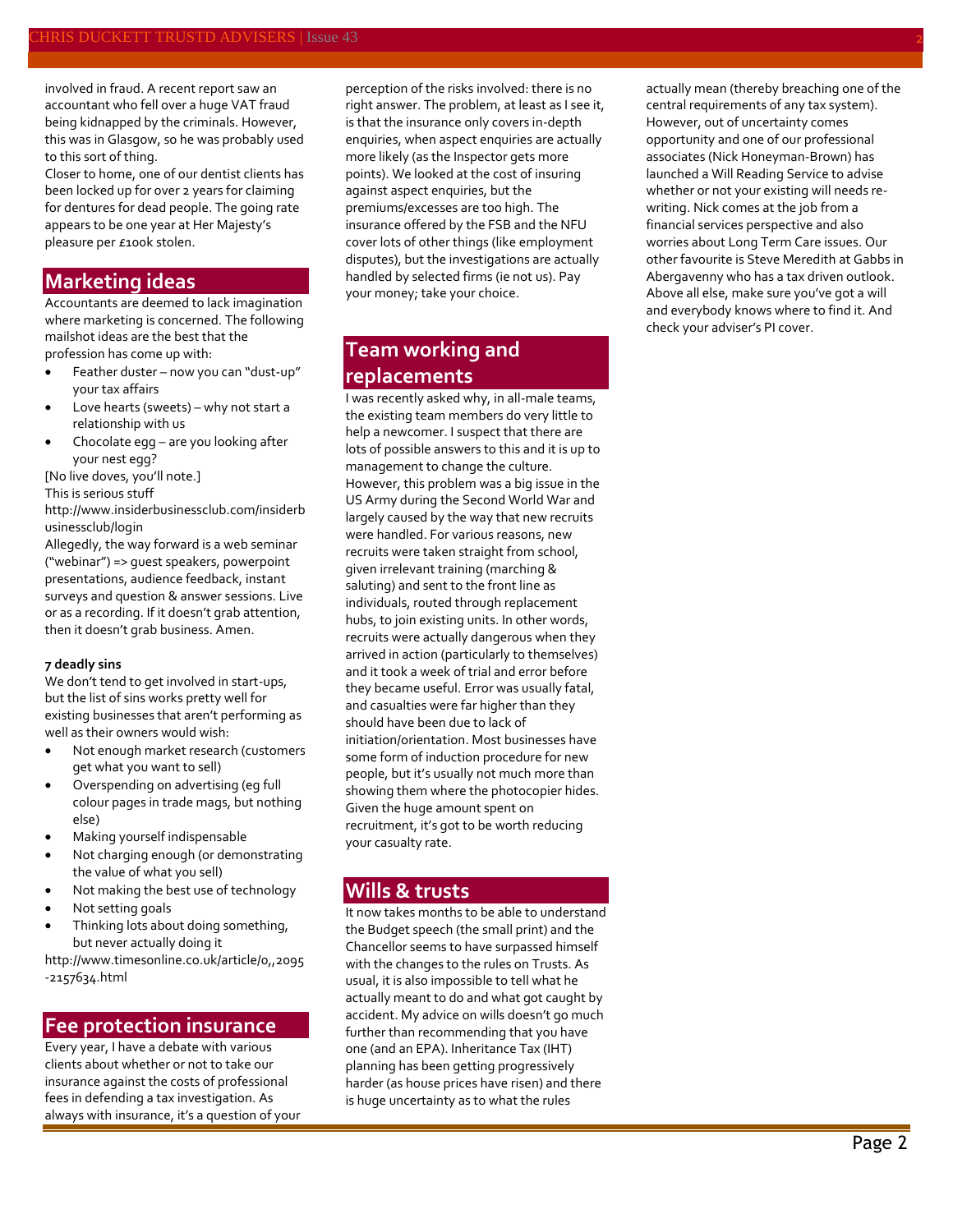## **Nigel Mansell was here**

Somebody has done some research into Formula One teams and come up with a good story. In 1991, Nigel Mansell was winning the Driver's Championship, but everything hung on the final race. During this race, he came into the pitts for a routine tyre change and was accelerating away when one of his wheels fell off. He lost the race and the championship that year. A subsequent enquiry found that the car had left the pitts before the wheel nuts had been done up. This had happened because each mechanic raised his hand to show when he had finished. The guy holding the car had to manage 25 individual hand raises – hence the mistake. So, without finding fault, Williams reorganised their procedures so that only 4 hand-raises were needed and they were colour coded. The following year, Williams/Mansell did indeed win the championship.

The researchers also looked carefully at

Ferrari's current dominance of the F1 scene.

They found that Ferrari had always

concentrated on having superior engines,

whilst Williams focussed on chassis and

bought their engines from elsewhere. The

Ferrari strategy was simply to bring good

chassis people etc into the team and

concentrate on integrating performance.

Remarkably simple. Why can't the other

teams do the same?

## **Unshackle the human spirit?**

The Newsletter has been a long time fan of US Guru Gary Innovation Hamel, even if he was a bit over-zealous in his praise of Enron Before The Fall. Anyway, it was good to see him back to his enthusiastic best with an article entitled "The why, what and how of management innovation". His basic view is that getting ahead of the competition is all about doing things differently: and that includes management. So, we need a story: Whole Foods Market is a US company that has grown from 1 to 161 stores over the last 25 years and now has turnover of \$3.8b. Despite competition from big players such as Wal-Mart, the company has the highest profit per square foot in the industry. Part of the success of the company is because its basic operational unit is the department team (eg fresh produce) rather than the store. Any autonomy is pretty unusual in retail, but teams decide what to stock and who to hire, with bonuses payable at team level and easy access to financial data (including salary levels of co-workers). Most interestingly, particularly in the US, executive salaries are capped at 14 times the company average. 100:1 differentials are not uncommon elsewhere. None of the competitors seems to be able to duplicate the combined business model and management system. Let's hope it doesn't all go horribly wrong.

As usual, there's a "tool" to help you deconstruct your own management orthodoxies on www.hamelfebo6.hbr.org Incidentally, I still think Hamel's "Unpacking the Business Model" checklist is the best prompt for strategy reviews. Available from [strategy@chrisduckett.co.uk](mailto:strategy@chrisduckett.co.uk) and in all good chemists.



## **RFID technology**

This is the new version of barcoding. The plan is to put an individual silicon chip into every item sold or moved, thereby giving big business/government(?) total knowledge of what you buy and where it goes. The chips work on radio waves, so they don't need to be visible and are only half a millimetre in size anyway. So far, the positive aspects of the technology are being promoted ("an opportunity for business efficiency"), but the 1984 ramifications are endless. Ominously, the Revenue are getting very excited about the technology.

#### **Disclaimer**

Life is pain. Anybody who says otherwise is selling something.